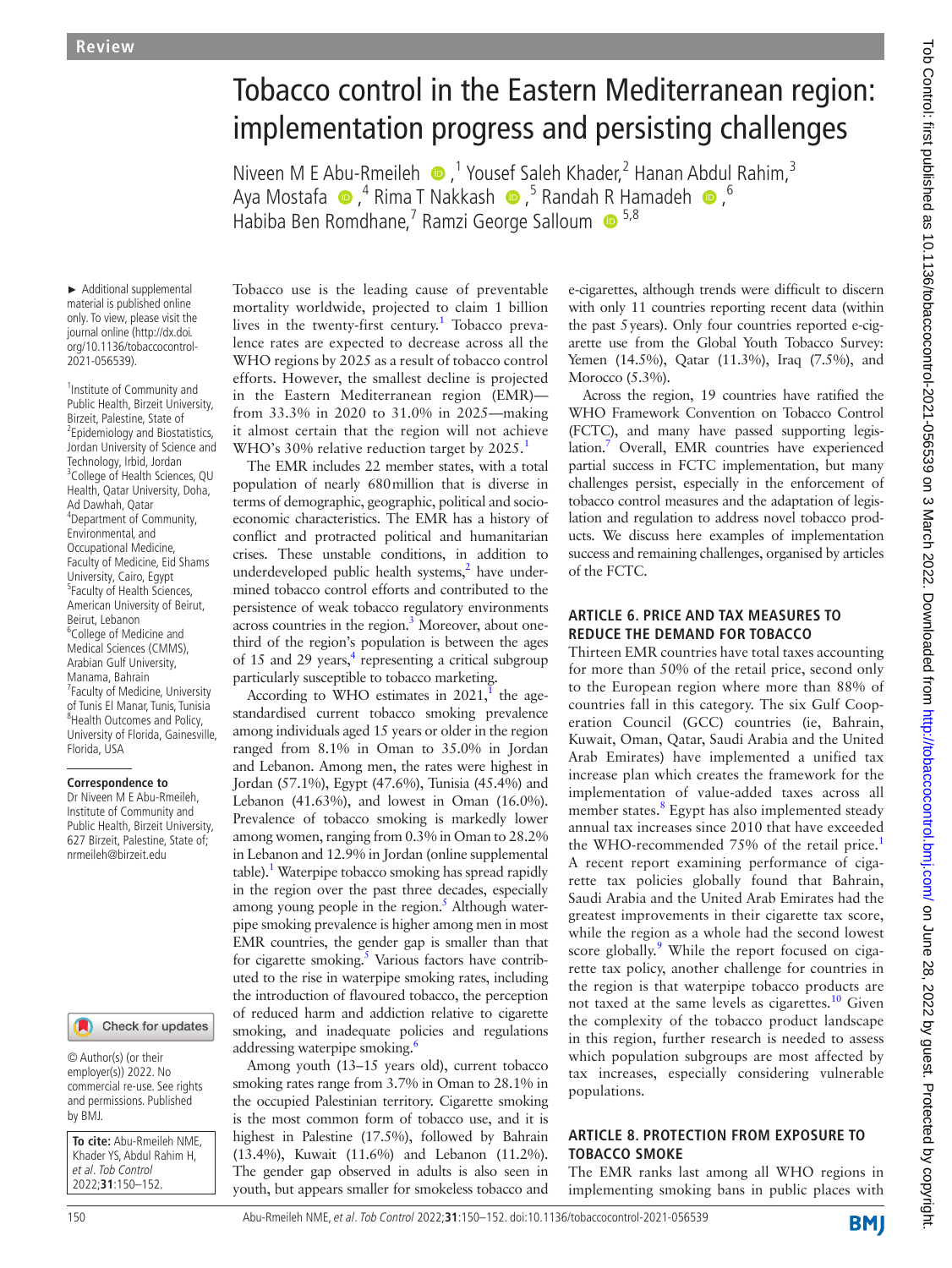only 15 countries having implemented partial ban policies. Whereas Jordan and Lebanon have implemented smoke free legislation in public places, many EMR countries still do not ban smoking in public places (eg, Bahrain, Oman, Somalia, Sudan and Tunisia). In Jordan, the ban was instituted in 2011, but faced implementation challenges due to resistance from several stakeholders, including the hospitality sector.<sup>11</sup> Similarly, Lebanon passed a landmark law in 2011 with strong stipulations to ban smoking in all public places. However, opposition from the hospitality sector and a weak enforcement contributed to stifling this ban[.12](#page-2-11) Egypt prohibited smoking, including waterpipe, in health and educational facilities in addition to governmental buildings, transportation and sporting club. However, the implementation is still a challenge. $^{13}$  $^{13}$  $^{13}$ 

## **ARTICLE 9. REGULATION OF THE CONTENTS OF TOBACCO PRODUCTS**

Although limited information is available on the regulation of the content of tobacco products in the region, several countries (eg, Jordan, Iraq and the GCC countries) have laws that regulate the additives and ingredients in tobacco products.<sup>14</sup> In addition, legislation and regulation to address novel tobacco products is lacking in many EMR countries.

## **ARTICLE 11. PACKAGING AND LABELLING OF TOBACCO PRODUCTS**

Health warnings on cigarettes packs are mandated in all EMR countries, except Somalia. The region ranks second after Southeast Asia, which has health warnings mandated in all its countries. Pictorial health warning labels have been implemented in several EMR countries with variations in their size relative to cigarette packs. For example, pictorial health warnings occupy 60% of the pack in Pakistan, but only 40% of the pack in Jordan.<sup>[14](#page-2-13)</sup> In 2019, Saudi Arabia became the first EMR country and among the first worldwide to introduce plain packaging on tobacco packs.<sup>[15](#page-2-14)</sup> In Lebanon, the textual and pictorial health warnings should occupy 40% of the overall area of any tobacco pack including waterpipe while in Egypt it should occupy 50% of the pack.<sup>13</sup>

### **ARTICLE 12. EDUCATION, COMMUNICATION, TRAINING AND PUBLIC AWARENESS**

Tobacco control mass media campaigns have been conducted across most EMR countries. The number of EMR countries that have conducted at least one nationwide mass media campaign is high compared with other regions. For example, comprehensive tobacco control campaigns were launched in Iraq and Qatar between 2018 and 2019 in partnership with governmental and non-governmental organisations.<sup>16 17</sup> Civil society has a track record of advocating for tobacco control in the region, including in Bahrain, Lebanon and the occupied Palestinian territory.<sup>[3](#page-2-2)</sup>

#### **ARTICLE 13. TOBACCO ADVERTISING, PROMOTION AND SPONSORSHIP**

All countries in the region, except Somalia, have adopted partial or complete bans on tobacco advertising, promotion and sponsorship in collaboration with non-governmental bodies. Bans on advertising at the point of sale, and through the Internet, printed media and outdoor advertising were key areas overlooked in some countries resulting in partial bans. Overall compliance with bans on promotion and sponsorship is generally high. For example, Bahrain was the first among GCC countries to ban tobacco advertising, promotion and sponsorship in collaboration with non-governmental bodies in  $2011$  $2011$  $2011$ ,<sup>1</sup> while Oman

implemented a successful ban on all point-of-sale advertisements in  $2017.^{18}$  19

## **ARTICLE 14. DEMAND REDUCTION MEASURES CONCERNING TOBACCO DEPENDENCE AND CESSATION**

Bahrain and Saudi Arabia were the first in the region to establish smoking cessation services at the national level in 2004 and 2011, respectively. Saudi Arabia implemented specialised cessation clinics, a national quitline and electric mobile appli-cations to facilitate access to cessation services.<sup>[20](#page-2-17)</sup> Currently, smoking cessation medications are fully covered in Bahrain, Jordan, Kuwait, Qatar and Saudi Arabia. In Lebanon and Tunisia where smoking rates are among the highest in the region, smoking cessation programmes remain limited, $21$ and waterpipe smoking is insufficiently addressed in these measures despite WHO recommendations.

## **ARTICLE 15. ILLICIT TRADE IN TOBACCO PRODUCTS**

Approximately half of the countries in the EMR are either signatories or parties to the Protocol to Eliminate Illicit Trade in Tobacco. As of September 2020, formal parties include Egypt, Iraq, Iran, Kuwait, Pakistan, Qatar and Saudi Arabia. Five other countries (Libya, Sudan, Syria, Tunisia and Yemen) are signatories to the Protocol.<sup>22</sup> All formal parties in the region, except Egypt and Pakistan, completed their reporting obligations by 2020.

### **ARTICLE 20. RESEARCH, SURVEILLANCE AND EXCHANGE OF INFORMATION**

As of 2019, only five EMR countries have complete tobacco monitoring policies, with regularly collected representative data.<sup>[23](#page-2-20)</sup> According to the WHO, EMR countries have moderate to complete monitoring policies (such as Egypt, Iraq, Kuwait and Lebanon), and six countries have minimal monitoring policies (Bahrain, Jordan, Mauritania, Palestine, Saudi Arabia and Yemen) or no monitoring policies (Syria and Libya).<sup>[1](#page-2-0)</sup> Approximately half of the countries in the region have surveyed their adult or youth populations in the past 5 years.

Along with the tobacco epidemic facing many countries, there are significant knowledge gaps related to tobacco control research. Research from the region is predominately descriptive, with less focus on interventional studies. For example, despite the rise in waterpipe smoking prevalence, research on effective interventions to address this trend is limited.<sup>[24](#page-2-21)</sup> Besides the scarcity of research to address the evolving tobacco use landscape in the region, there is a need for stronger surveillance systems to monitor changes in tobacco use patterns and inform tobacco control priorities.

In addition, the population-level impact of implemented tobacco control measures is not consistently evaluated. Tobacco control is multifaceted; therefore, a multidisciplinary approach and sustained implementation are key to the continued success of national tobacco control programmes. Monitoring the implementation of FCTC programmes and policies requires reliable surveillance systems with timely, high-quality data using standardised methodology. Measuring compliance of tobacco surveillance to standard methods of data collection and reporting on indicators is a major gap in the region. Parties responsible for the implementation of the FCTC require support to continue to prioritise tobacco control efforts in the midst of competing agendas. Establishing surveillance systems requires multinational collaborations that share strategies,